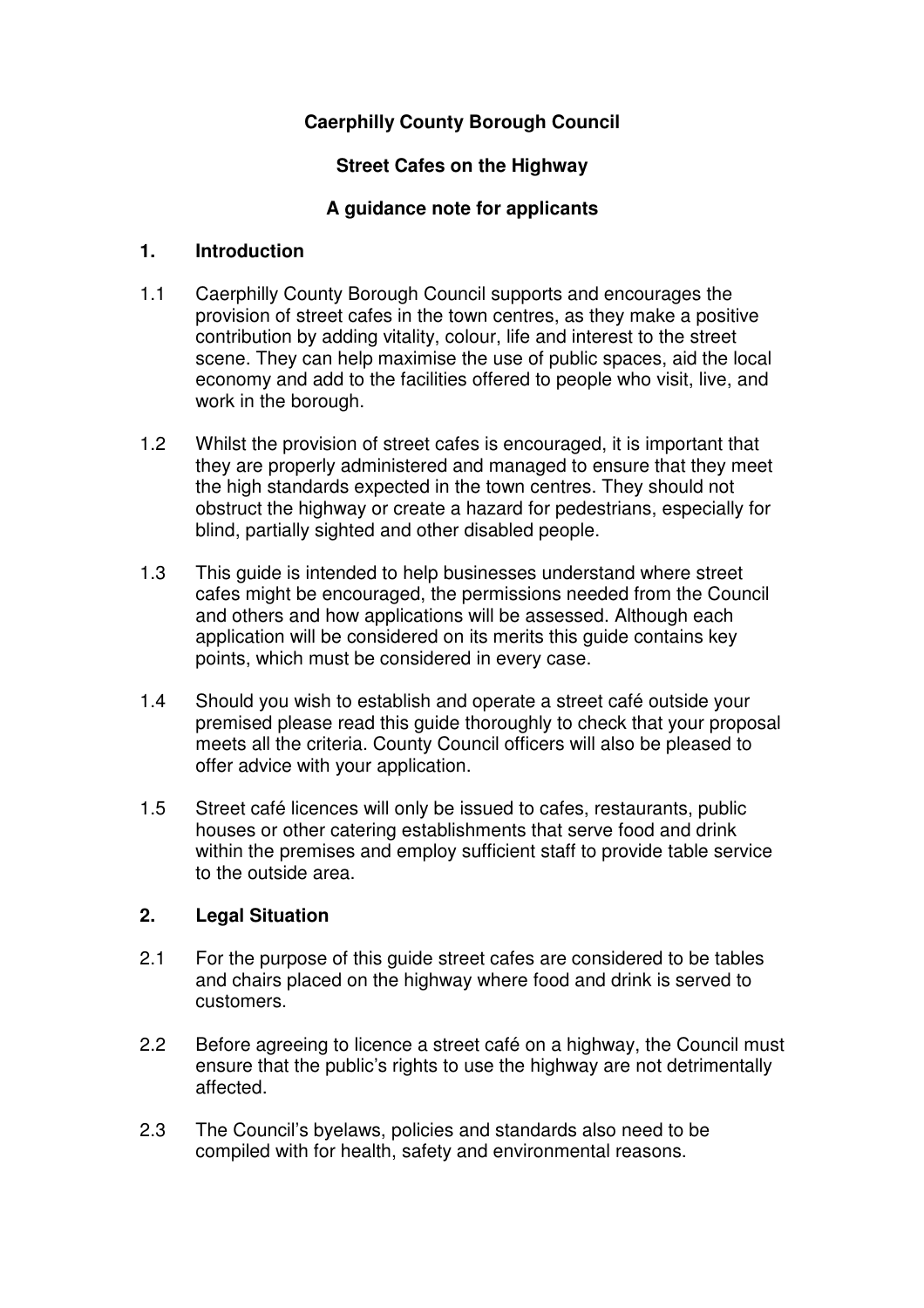- 2.4 This guide relates only to the possible establishment of a street café on a highway. (Cafes on private land are not covered by this guide. They do not need a street café licence, although they will require planning permission.) You should check with the Council to establish the status of the land in question. Land that you consider to be private may in fact have become highway if the public have enjoyed access over it for at least twenty years or if the Council have formally adopted the land.
- 2.5 Before proceeding it would be wise to check with Planning Services to establish if any permissions are necessary.

## **3. Permissions Required**

- 3.1 Permissions to use the highway for street cafes are granted by the issue of licences by the Council as the Highway Authority under Section 115E of the Highways Act 1980. Tables and chairs placed on the highway without permission are an illegal obstruction and the Council will take enforcement action in such cases.
- 3.2 Planning Permission
- 3.3 A proposal to extend the street café beyond the width of your own frontage also needs the express consent of any other interested frontage that is affected by the proposal.
- 3.4 This licence does not permit the sale or consumption of alcohol within the curtilage of the proposed seating area.

## **4. Designing the Street Cafe**

## **Size and layout**

- 4.1 To a large extent the size and layout of your proposed street café will depend upon the characteristics of the site outside your premises, the space available, the street furniture, the type of premises, etc. ideally it should be seen as an integral part of the main premises rather than an unrelated after-thought. There are however a few fundamental principles to follow.
- 4.2 The street café should generally occupy an area directly in front of an be visible from your existing premises.
- 4.3 The needs of other users of the town centre should be taken into account e.g. pedestrians, trades people, adjacent businesses etc. Be a good neighbour!
- 4.4 A clear pedestrian route must be maintained for those walking past the premises. This must not be less than 1.8 metres wide. Two kinds of siting will be considered. On normal street pavements or narrow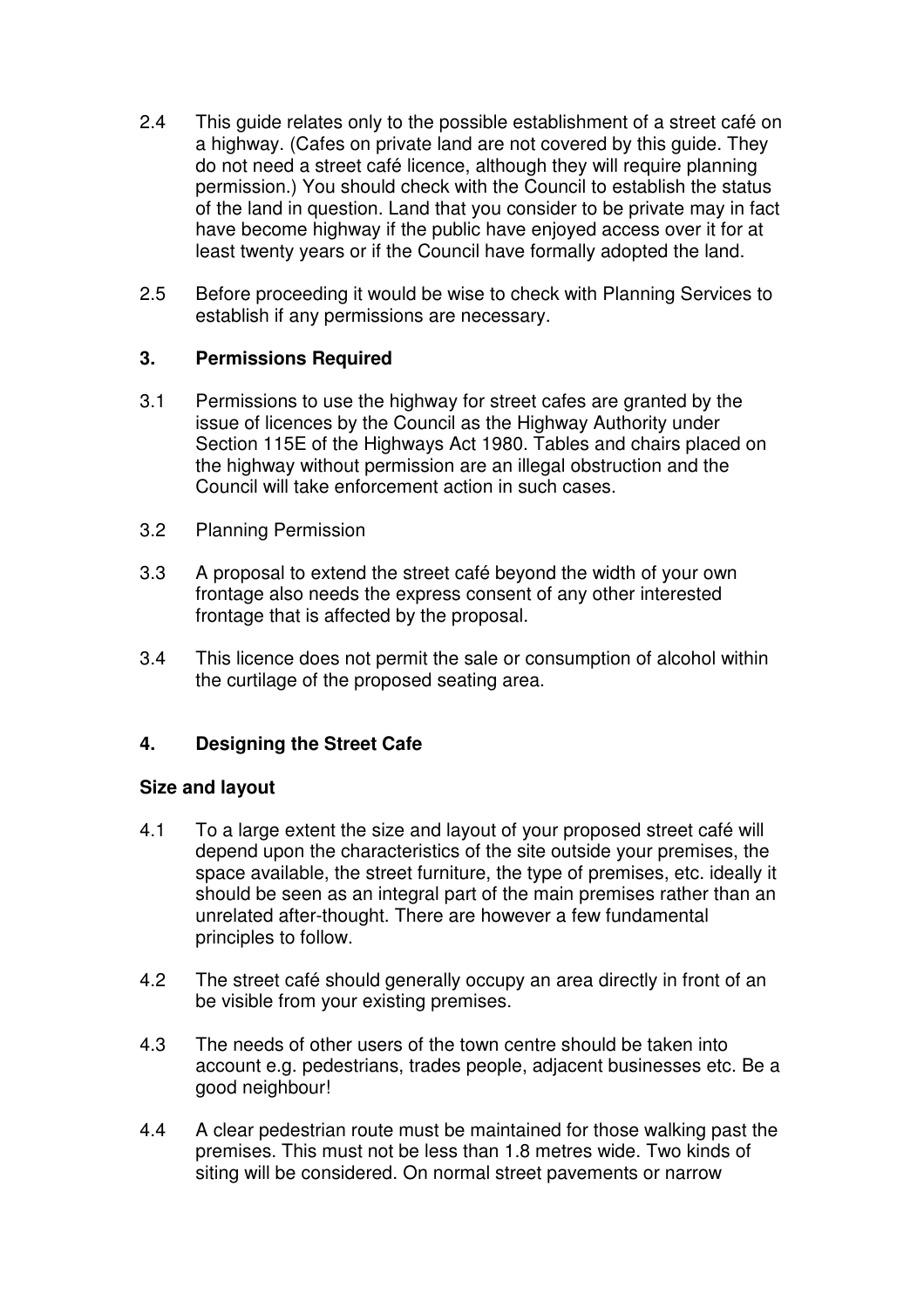footways the tables and chairs should be placed against the building. In pedestrian streets or on exceptionally wide pavements it may be permissible to place tables and chairs in a clearly defined area away from the building providing this area is not well used by pedestrians or used for activities. However, café furniture must be positioned so that it leaves a minimum clearance of 450mm from the edge of any kerb. If it is intended to design the café with a pedestrian route passing through it, then that route should be as straight as possible, obvious and free from obstructions. The presence of table s and chairs should never discourage pedestrians from using the footway.

- 4.5 Emergency exit routes from your own and adjacent buildings should not be obstructed by the street café and emergency service vehicles must have access along all streets at all times, even in pedestrianised streets.
- 4.6 It is not appropriate to set a standard size for street cafes. Each application will be evaluated on its merits taking account of the site characteristics, the space available and the proposed layout.
- 4.7 The layout of the café's furniture and means of enclosure must provide adequate access and circulation space for all customers including wheelchair users and those with pushchairs, buggies, etc.
- 4.8 Tables and chairs should not be located where they will impede drivers' sight lines or obscure highway signs.
- 4.9 When designing the street café you should consider whether your existing toilet and washing facilities are adequate to accommodate increased customer numbers.
- 4.10 The street café should not adversely affect the architectural or historic character of a listed building or its setting or the conservation area in which it is located.
- 4.11 If it is intended to operate the café during the hours of darkness the applicant should consider the level of lighting in the proposed café area. Whilst this may be perfectly adequate for a highway it may need supplementing to allow your café to operate safely. If it is proposed to attach the lighting to the building, consent may be needed if the building is listed.

#### **Boundaries**

- 4.12 Once the size and layout of a street café is agreed it is important that it is adhered to at all times.
- 4.13 All activities associated with the café must be contained within the agreed boundary including all tables, chairs, parasols, planters, barriers/fencing etc.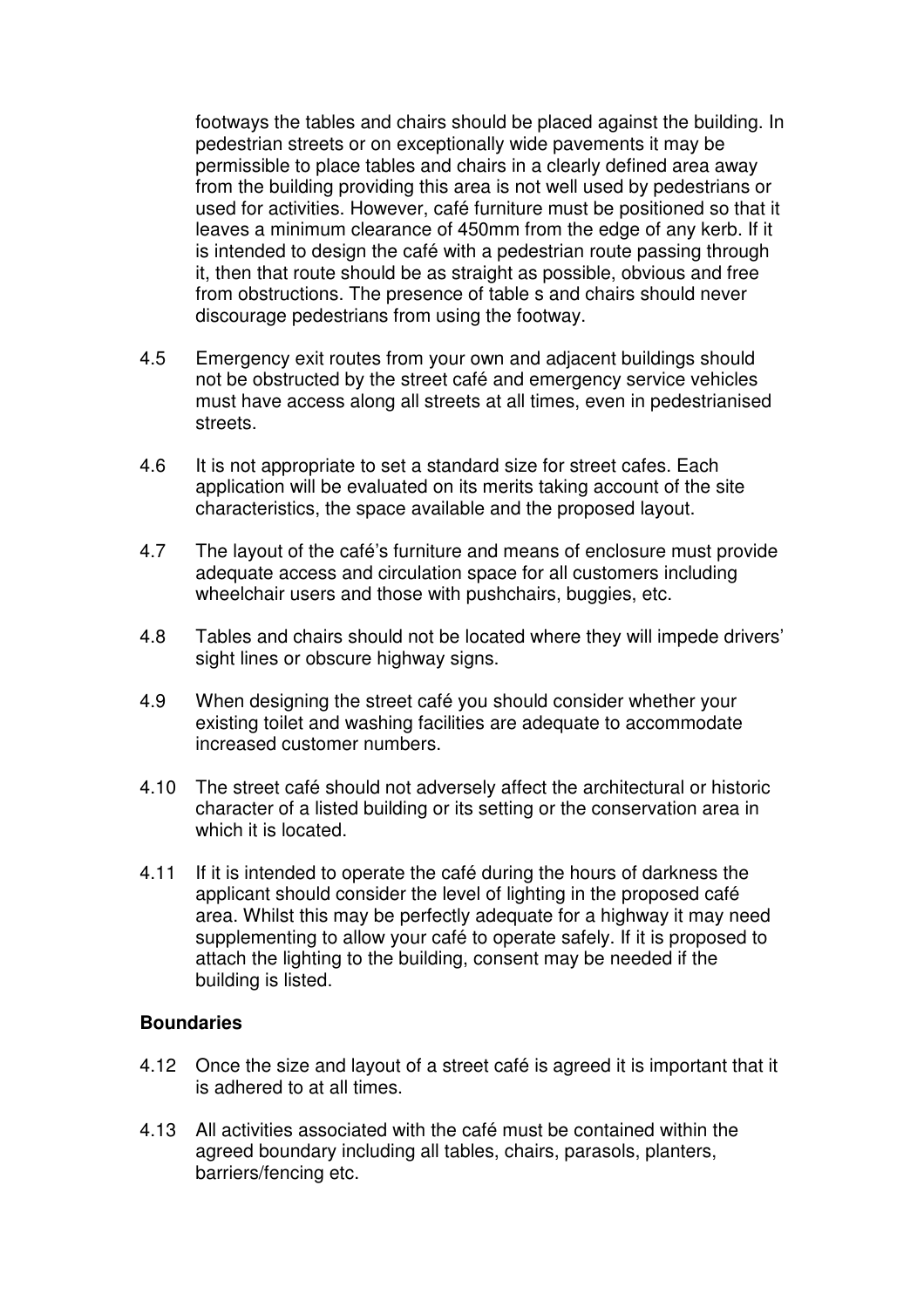- 4.14 In all instances, unless it is inappropriate or impracticable, you will have to provide a portable means of enclosure for the street café areas such as barriers and planters. These should be stable and sturdy, not contain protruding parts and have a tapping rail. Limited advertising may be permitted on the enclosures but will be restricted to the name of the café only. They must not be used to advertise services or products sold and proposed details should be provided with the application. The back page of these guidelines contains further information on means of enclosure.
- 4.15 When the area of a street café has been agreed a definitive plan of the area showing the boundaries and the dimensions will be attached to, and form part of, the Licence. A copy of the Licence and plan must be kept on the premises at all times and be available for inspection.

#### **Furniture**

- 4.16 This guide does not wish to define a standard style of furniture for street cafes but the furniture should be of a high quality and uniform style. Only furniture approved by the Council may be used. The Council reserves the right to reject applications where inappropriate furniture is proposed.
- 4.17 When choosing your furniture you should have regard to the highway surface on which it will stand. Uneven or sloping surfaces may require more sturdy styles of furniture and tables and chairs with narrow or thin legs may cause damage to certain paving.
- 4.18 All tables and chairs should be manufactured from quality materials preferably metal or wood. It may be advisable to discuss this at an early stage and certainly before any furniture is purchased. Full details, including metric dimensions, materials and colours, of proposed furniture, ideally accompanied by photographs, illustrations or drawings, will be required as part of the application.
- 4.19 At least one children's high chair should be available for customers to use within the street café.
- 4.20 If you propose to use planters to make your seating area visually appealing, good quality plastic or glass fibre may be permitted as a means of reducing their weight to maintain portability. **Please note:** if planters are to be used within your permitted area, these MUST be well maintained with a vibrant array of bedding plants/flowers. If planters are noted poorly maintained, without plants, or contain litter, cigarette stubs, glass products, the Highways authority will request their removal with immediate effect.
- 4.21 The colour of the furniture should be attractive but not too bright, garnish or overly reflective. The colour and design of furniture should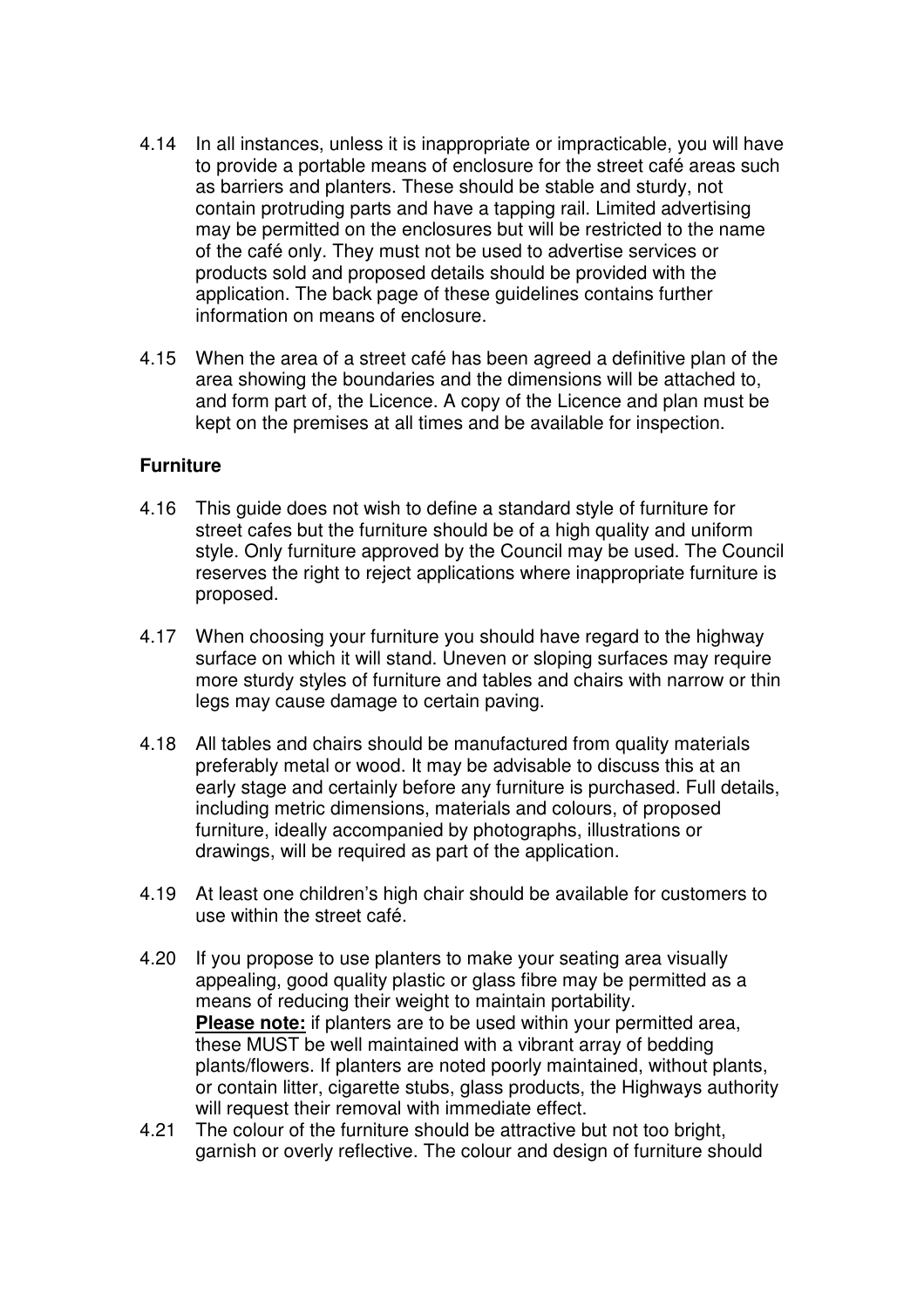take account of the needs of people with a visual impairment and ideally provide a contrast with the background.

- 4.22 If you intend to use parasols their metric dimensions, materials and colour must be specified as part of the application and their proposed locations shown on the site layout plan. Parasols, when opened, should be safely secured and contained entirely within the boundaries of the street café to ensure they do not cause an obstruction or present a danger to any user of the street café or any other users of the highway.
- 4.23 The design and colour of the parasols will not be restricted to a particular type but they should be made of high quality materials and fabric and be of a uniform design and colour. Garden style umbrellas are not acceptable and bright; garnish or reflective colours should be avoided.
- 4.24 The only advertising permitted on parasols is the name of the café. Such advertising must not be too dominant and should not detract from the appearance of the building and it's setting, especially in conservation areas. Parasols advertising food, drink or other products will not be allowed.
- 4.25 Canopies, awnings, blinds etc. which are to be attached to the building may require advertisement consent or planning permission. Advice should be sought from Planning Services.

## **5. Managing the Cafe**

#### **Service**

- 5.1 Waiter/waitress service must be provided for all users of the street café at all times. Customers should not be expected or encouraged to use the normal premises to order or collect food or drinks.
- 5.2 The crockery and cutlery used in street cafes should be of good quality and a uniform style.
- 5.3 Menus should be readily available either at the tables or on request.
- **5.4** It is a requirement of the Council that customers are able to purchase both food and drink at street cafes at all times. This is intended to create a relaxed and sociable European style of eating and drinking that will appeal to a wide range of customers. **Applications for the sale of drinks only, particularly for the exclusive sale of alcoholic drinks, will not be allowed.**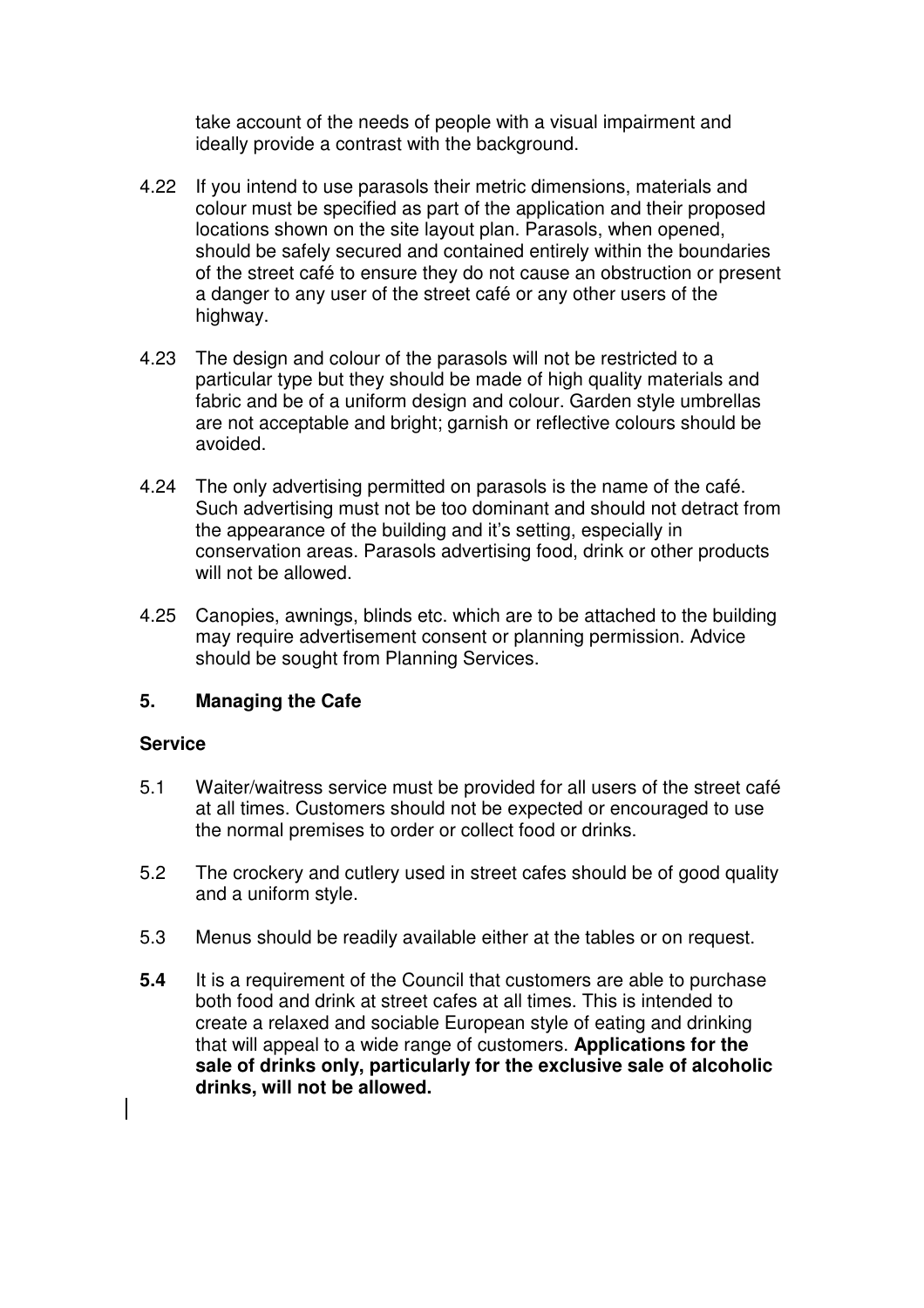## **Hygiene**

- 5.5 The street café area is to be used only for the service and consumption of food and drink. Food and drink must not be stored or prepared outside the normal premises, as there may be difficulties with temperature control and a risk of contamination. It is imperative that good food hygiene practices are followed at all times.
- 5.6 The use of barbecues, rotisseries, ice cream machines, drink machines or any other equipment for the preparation and/or sale of food and drink for consumption off the premises will not be permitted within the street café area.
- 5.7 All the food and drink, which is consumed within the street café area, should be ordered and purchased there.
- 5.8 All tables must be cleared off all uneaten food, used crockery, cutlery etc. and properly cleaned of any spillage immediately they are vacated by customers.
- 5.9 Any food split on the highway must be removed immediately and the area washed at the earliest opportunity. This will minimise the likelihood of birds scavenging in the area.
- 5.10 If birds roost on buildings or in trees adjacent to the street café, applicants should consider providing parasols or some other form of cover in order to minimise the risk of food contamination.

## **Site Cleanliness**

- 5.11 The licensee will be responsible for the cleanliness of the street café area at all times. Care should also be taken to ensure that litter does not stray or get blown further afield. An area of approximately five metres around the site should be kept clear of any stay or wind blown litter from the café.
- 5.12 The area should be swept when necessary to keep it clear of litter and refuse. Spillages and breakages, especially of glass and crockery, should be cleared up immediately. Care must be taken to avoid nuisance to customers and to ensure that hazards are not created during this work. The café area should be thoroughly washed at the end of each trading day.
- 5.13 At least one suitable litterbin must be provided within the café area at all times of operation. Wheelie bins are not suitable for this purpose.
- 5.14 If smoking is permitted in the street café each table should be provided with an ashtray, which should be emptied each time the table, is cleared. If smoking is not permitted a "No Smoking" sign should be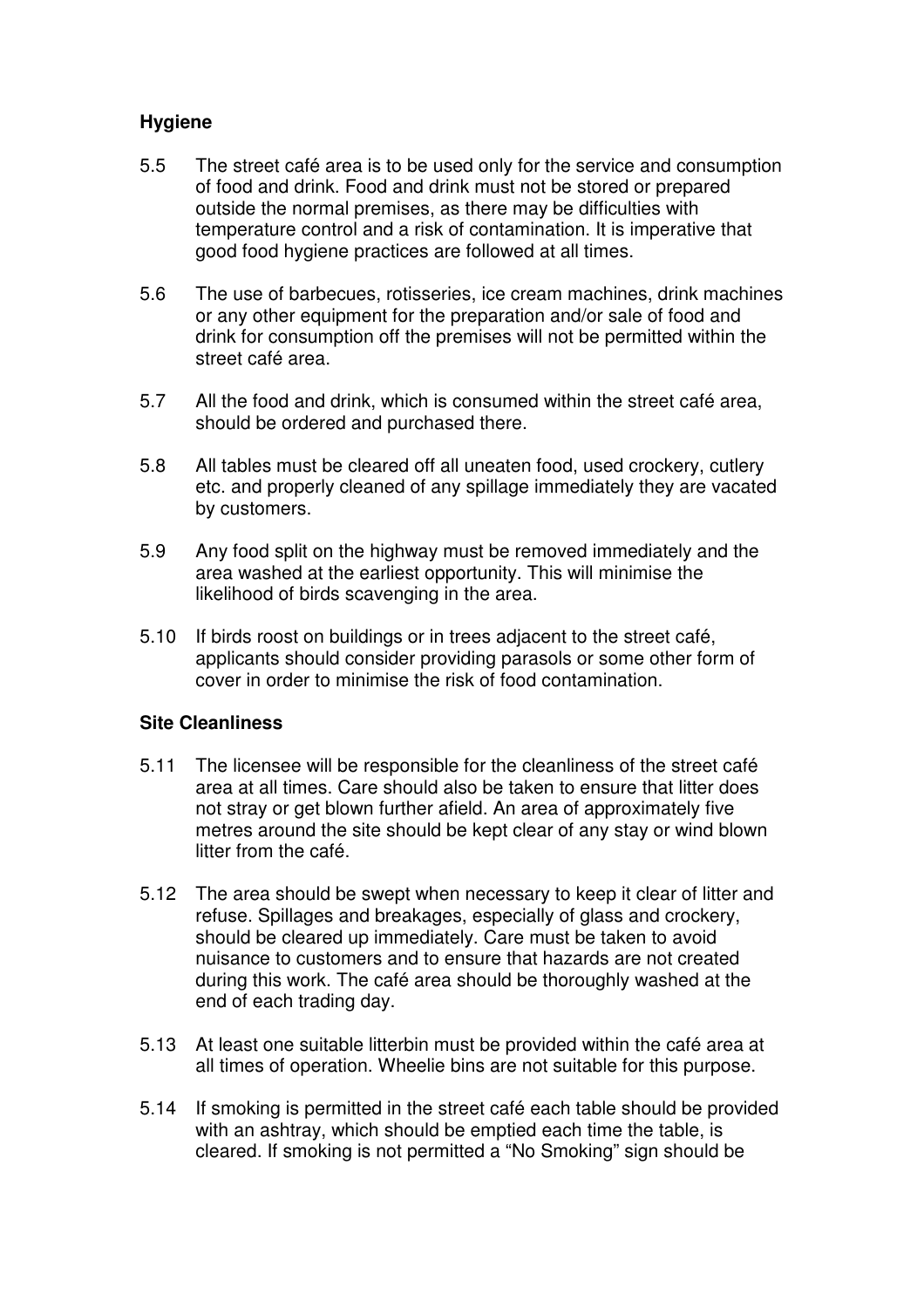placed on each table. At the end of each day all discarded cigarette stubs must be cleared.

- 5.15 All tables and chairs and other equipment must be properly maintained and kept in a clean, tidy and safe condition at all times.
- 5.16 Failure to comply with the cleaning requirements during the hours of operation may jeopardise renewal of the licence. Failure to comply with them at the end of the day may result in the Council carrying out the work for which the licensee will be charged.

#### **Good Citizenship**

- 5.17 It will be the responsibility of the licensee to ensure that the street café is operated in accordance with these guideline and the conditions of the license. The street café should be managed and maintained to the same standards as the interior of the premises.
- 5.18 The street café must be operated in a safe and efficient manner ensuring that there is no safety risk or nuisance caused to other users of the highway or nearby premises.
- 5.19 The café area should be kept under supervision at all times of its operation and all patrons/customers are not permitted to drink whilst standing in the café area.
- 5.20 The Council will not permit any fixtures to or any excavation of any kind to the surface of the highway.
- 5.21 Every effort should be made to avoid causing damage to the highway or adjacent property. The cost of rectifying any damage to the highway surface or to street furniture caused by any activity connected with the street café operation may be recharged to the licensee.
- 5.22 South Wales Police will be consulted on all street café applications.
- 5.23 The licensee is responsible for the satisfactory conduct of people within the street café. Rowdy or unruly behaviour may lead to the suspension or termination of the licence.
- 5.24 Sound levels of any music, whether amplified or note, must be reasonable and must not cause a nuisance to any residents or businesses in the vicinity or to any other users of the highway.
- 5.25 The licensee will be required to indemnify the Council against all actions, demands, costs, charges or expenses arising from using the highway under the permission granted. The Council will, therefore, require the licensee to take out third party public liability insurance in the sum of at least £2,000,000 with an insurance company of repute to be approved by the Council. Details of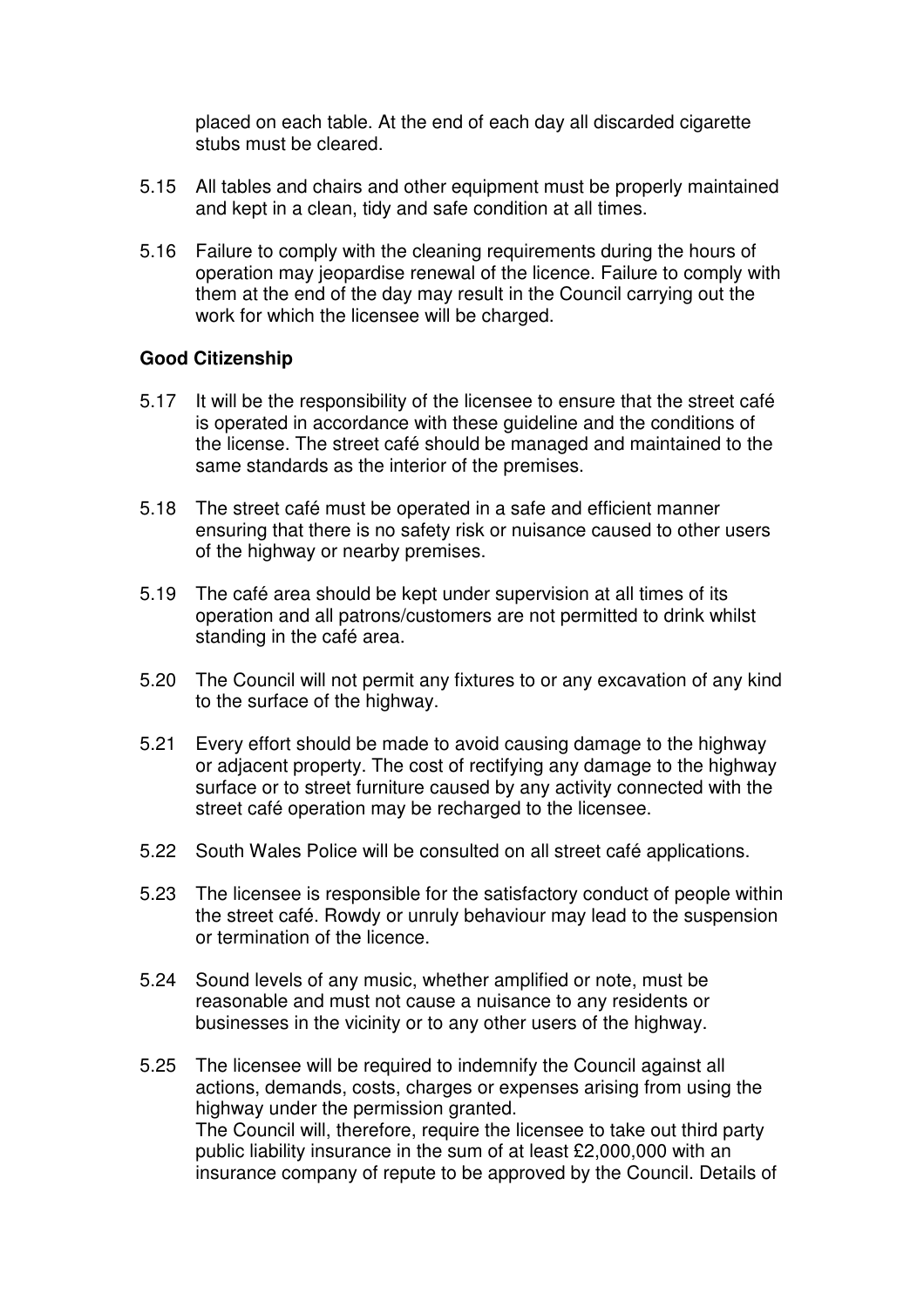the third party liability insurance should be enclosed with the street café licence application.

- 5.26 Granting a licence to operate a street café des not imply an exclusive right to the area. The operator of the café should be aware that the Council reserves the right to gain access to the café area for cleaning, repairing and maintaining the highway or street furniture. Other organisations, such as statutory undertakers, may also require access for maintenance and repair of their equipment. The Council therefore reserves the right to suspend the licence temporarily if, for any reason, it becomes necessary.
- 5.27 The Council will not permit any wheeled refuse containers, beer kegs, bottle crates, A-boards or advertising signs or any other unsightly or unapproved items to be placed on or adjacent to the street café area. The Council will need to be satisfied that applicants have made satisfactory arrangements for the storage and collection of all refuse associated with their businesses. The Council reserves the right to refuse a licence to any applicant who has not made suitable arrangements for the internal storage and collection of refuse and to withdraw the licence if the approved arrangements are not adhered to.

#### **Hours of Operation**

- 5.28 The Council does not wish to be too prescriptive on the hours of operation for the café. Street cafes will not, however, be permitted to remain open later than 11.00 pm. The proposed hours of operation will need to be included on your application. All furniture, etc is to be removed and the street café area swept and washed within 30 minutes of closing.
- 5.29 In certain pedestrianised areas the highway remains open to vehicular traffic during part of the working day, normally up to 10:30 am and after 4.30 pm. If the presence of a street café on such highways would obstruct the free flow of traffic it may be necessary to restrict the opening hours of cafés to between these times.

#### **6. Getting the permissions needed**

#### **Your neighbours**

6.1 If you propose to extend the street café beyond the width of your own frontage the Council will need to be certain that agreement has been reached with any neighbour whose frontage is affected by the proposal before it can approve your application. Although agreement cannot be unreasonably withheld we cannot force anyone to agree. Letters confirming these agreements should be forwarded with your application.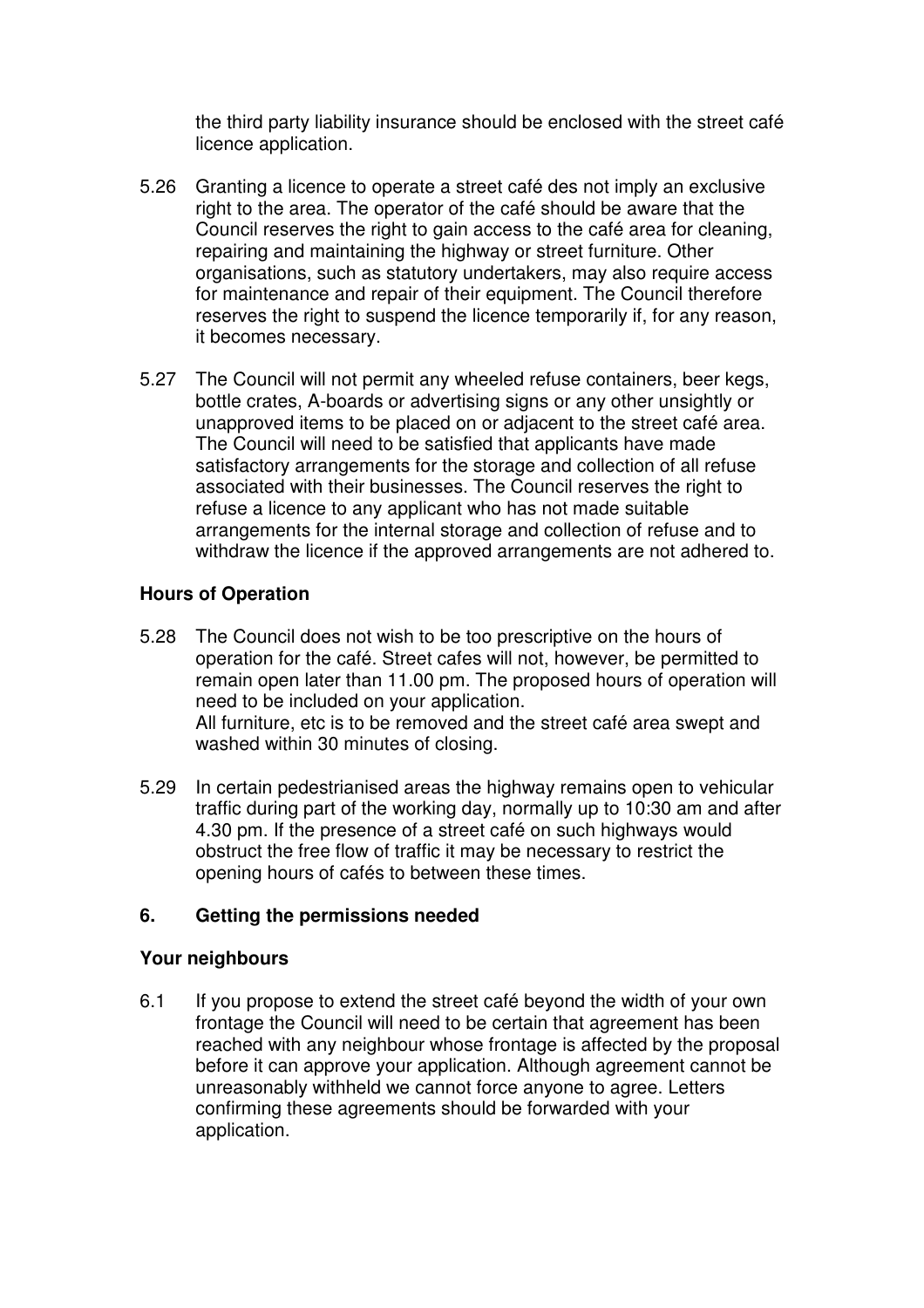## **Highway Permission**

- 6.2 It is recommended that you seek advice of the Council before you submit your application. Council officers will be pleased to provide advice on specific cases before the formal application is made. This does not guarantee approval of permissions being sought but it may help to minimise expenditure on preparing an application and save expenditure in cases where an application would be turned down. We are here to help.
- 6.3 To apply for your permission to use the highway for a street café you will need to complete an application form for a street café licence.
- 6.4 You should enclose with your application details of the furniture, parasols and the means of enclosure to be used. These details should include their metric dimensions, colours, materials, etc., as well as drawings, photos or pictures of the proposed items.

## **7. How long will it take?**

- 7.1 Under the terms of the Highway Act 1980 the Council has to advertise applications for street café licences for not less than 28 days by posting notices in the vicinity of the proposed street café. These notices set out details of the proposals and invite representations to be made by people who may be affected.
- 7.2 If the proposed street café extend beyond the width of the applicant's frontage, the Council requires written confirmation from interested neighbours of their agreement to the use of the area in front of their premises before a licence can be issued.
- 7.3 As each application is different, then the time taken to process them will inevitably vary. In general, it is estimated that it will take approximately two months to process an application from its receipt to issuing a licence. The application process will be expedited if your proposal complies with the good practice procedures contained in these guidelines, and your application is accompanied by all the required supporting information.

## **8. What will it cost?**

- 8.1 The fee for processing an application for a street café licence covers the administrative and legal costs incurred in the preparation and issue of the licence and are based on the number of chairs applied for.
- 8.2 Chairs are charged at £7.50 per charge per year (April-March) and tables are £30 each
- 8.3 Once your application has been processed and approved you will be invoiced for the relevant amount.